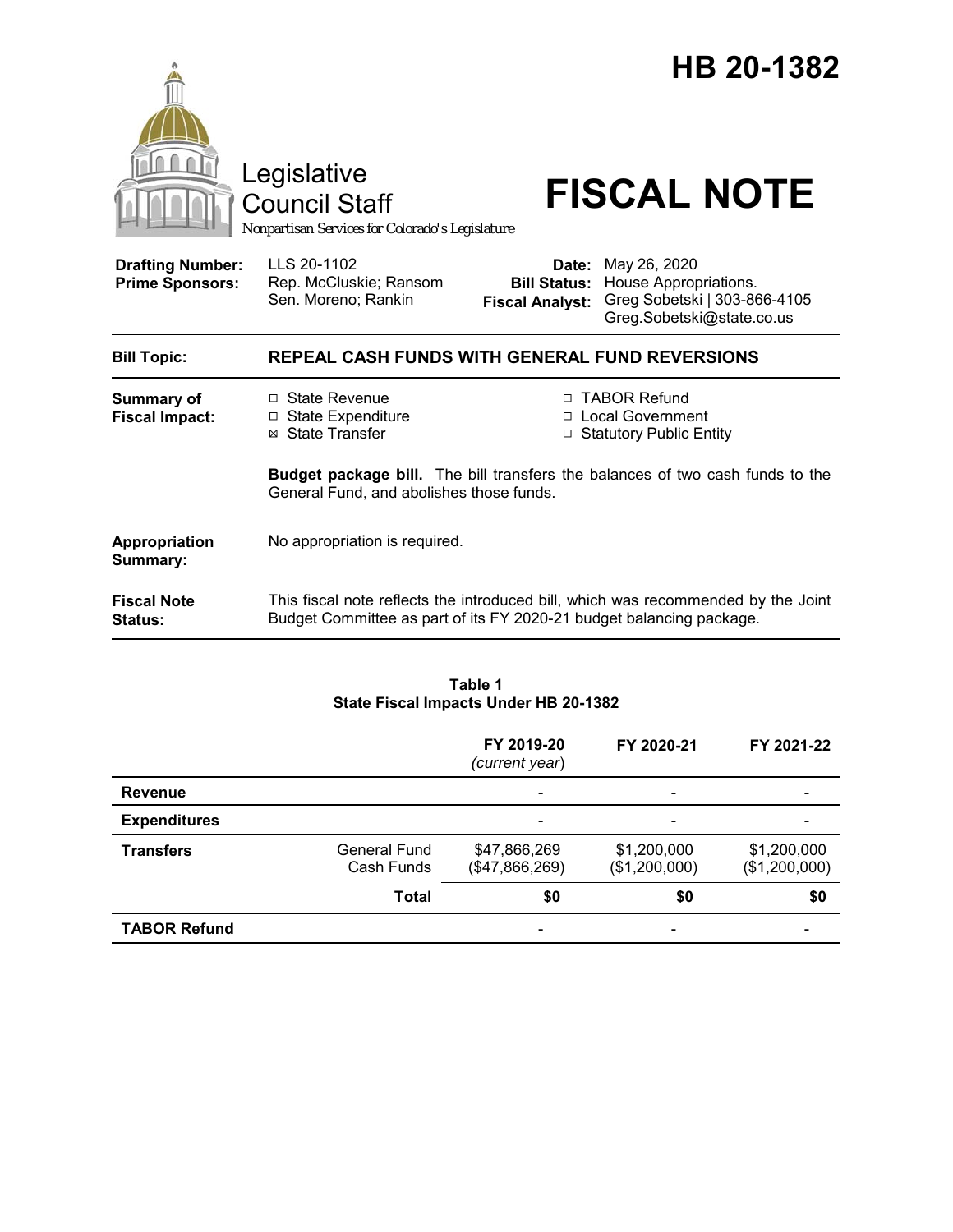May 26, 2020

### **Summary of Legislation**

On its effective date, the bill transfers the unexpended and unencumbered balances of the State Employee Reserve Fund (SERF) and the Technology Advancement and Emergency Fund to the General Fund. Statute creating the funds is repealed effective June 30, 2020.

Under current law, General Fund appropriations to the Office of Information Technology (OIT) or another state agency for information technology (IT) resource procurement that are unexpended or unencumbered at the end of the fiscal year are transferred to the Technology Advancement and Emergency Fund. The bill repeals this transfer, allowing unexpended appropriations to revert to the General Fund.

## **Background**

**State Employee Reserve Fund.** The SERF was created in House Bill 12-1321 as part of the Modernization of the State Personnel System Act. Any allowable annual reversions of money appropriated for personal services-related line items may be credited to a subaccount in the fund for each department of state government. Up to \$2.0 million may be reallocated between departments by the Governor. Each department is granted continuous spending authority to use moneys in its subaccount, subject to approval from the Governor's Office of State Planning and Budgeting, for providing merit pay increases to eligible certified employees. However, SERF funds have not been used for this purpose since the fund was created.

**Technology Advancement and Emergency Fund.** This fund was created in Senate Bill 17-255 to be used for one-time costs associated with emergency IT expenditures, addressing deferred maintenance of state agency IT assets, and providing additional services to address unforeseen IT service demands. In addition to startup resources transferred to the fund via SB 17-255, the fund receives annual transfers of unexpended General Fund appropriations for IT procurement. The Office of the State Controller reports that \$8.9 million was transferred at the close of FY 2017-18 and \$6.2 million was transferred at the close of FY 2018-19.

#### **State Transfers**

The bill creates one-time transfers to the General Fund in FY 2019-20 and eliminates ongoing transfers from the General Fund starting in FY 2019-20. On net, these changes to transfers to and from the General Fund increase available General Fund by \$47,866,269 in the current FY 2019-20 and by approximately \$1,200,000 per year in FY 2020-21 and subsequent fiscal years. These transfers and the cash funds involved are shown in Table 2.